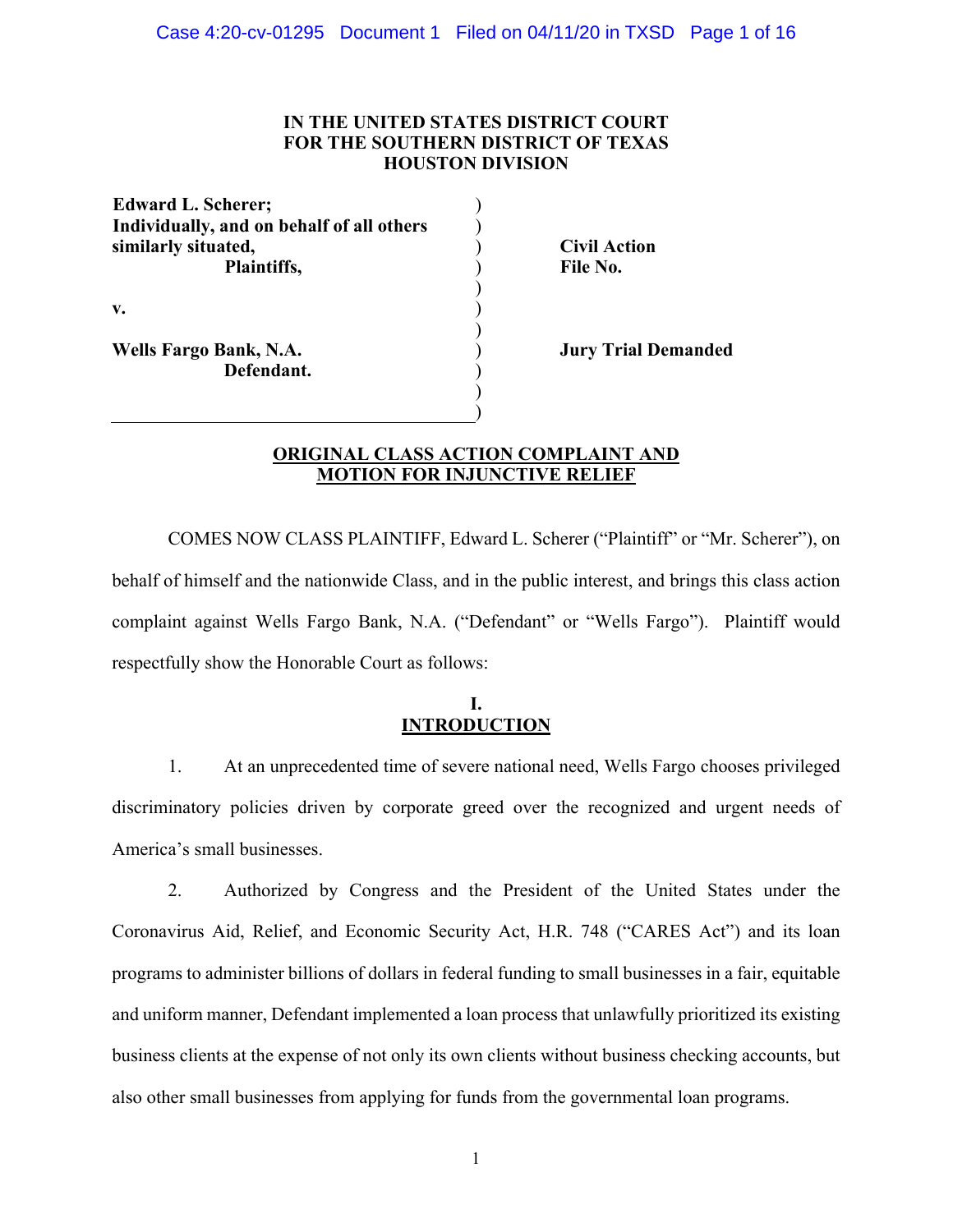#### Case 4:20-cv-01295 Document 1 Filed on 04/11/20 in TXSD Page 2 of 16

3. Nothing in the CARES Act authorizes or permits the Defendant to pick and choose who would gain access to, or benefit from, the federally backed lending program. And, the priority of access to these limited funds is material – the demand is overwhelming as America responds to the economic tsunami of COVID-19 upon small businesses. There is no justification for requiring small businesses who did not have a Wells Fargo business checking account as of February 15, 2020, to go to the end of the line and suffer the inevitable consequences of the first-come-firstserved system that has been implemented under the CARES Act. It is no secret that the overwhelming and immediate demand for assistance under the CARES Act will cause the allocated \$349 billion to quickly run out.

4. Plaintiff Scherer brings this action on behalf of himself and his small business, and all others similarly situated, against Wells Fargo for violations of the CARES Act, the Small Business Administration's ("SBA") 7(A) loan program, 15 U.S.C. § 636(a), a declaratory judgment pursuant to 28 U.S.C. § 2201, and a preliminary and permanent injunction pursuant to 28 U.S.C. § 2202.

5. The Paycheck Protection Program ("PPP"), which is part of the \$2 trillion stimulus package created by the CARES Act in response to the COVID-19 pandemic signed into law on March 27, 2020, empowers lenders (and only lenders) to make available as much as \$349 billion in government-guaranteed loans to cover eight weeks of payroll and other expenses for small businesses across the U.S. In most cases, a large portion of these loans intend to be forgiven.

6. Wells Fargo – creating an improper and unlawful restriction on PPP loans – is refusing to accept PPP loan applications unless the small business applicant had an established business checking account with Wells Fargo as of February 15, 2020. Defendant is unlawfully prioritizing these existing customers who had a "Wells Fargo business checking account as of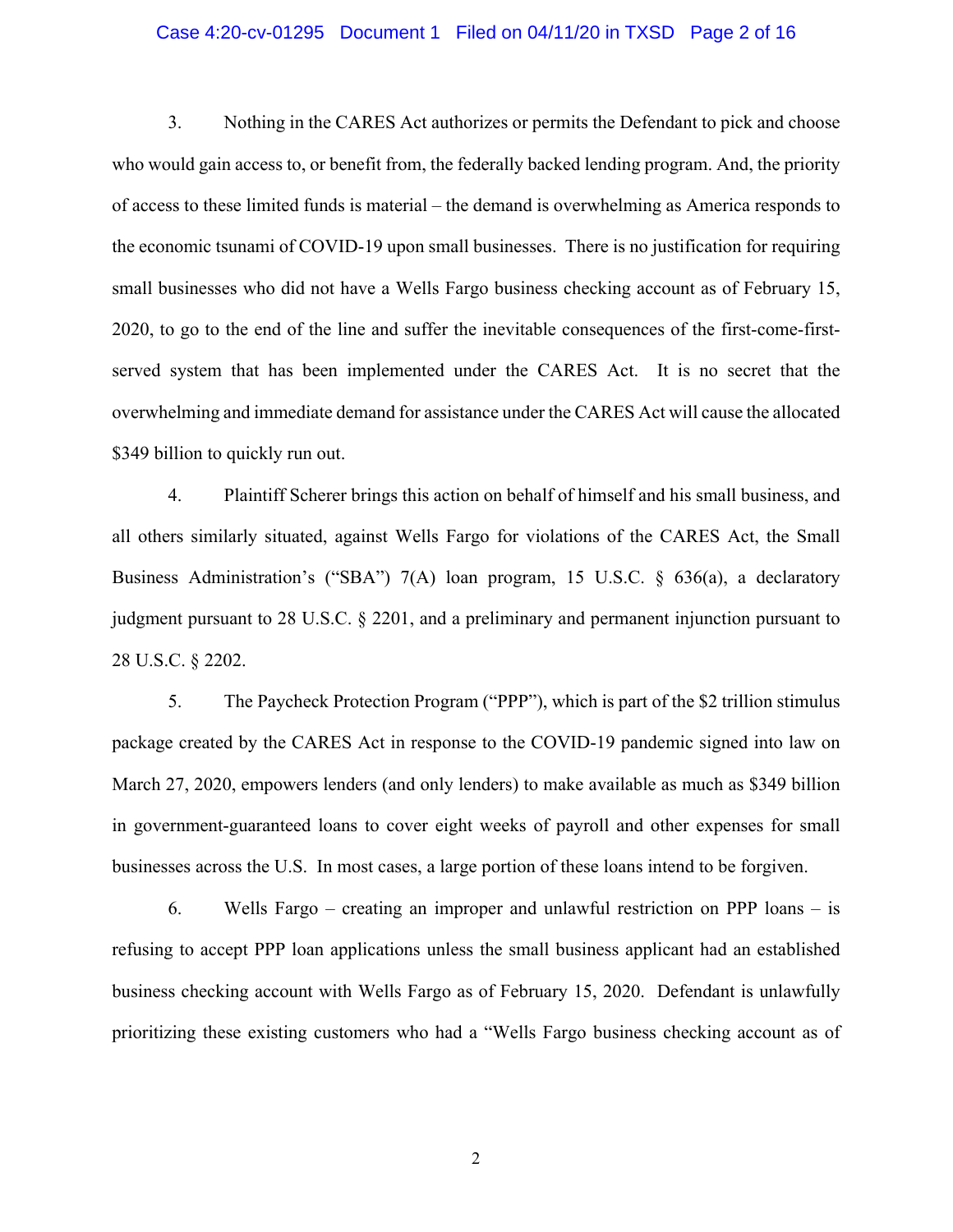#### Case 4:20-cv-01295 Document 1 Filed on 04/11/20 in TXSD Page 3 of 16

February 15, 2020.", and shutting out other businesses who qualify equally under the PPP and CARES Act.

7. In essence, Wells Fargo has denied access to the PPP program to small businesses that do not have a commercial banking relationship with the bank. Plaintiff was thus prohibited by Wells Fargo from even applying for a PPP loan with Wells Fargo, despite otherwise meeting the statutory requirements for a PPP loan.

8. Although not material to this class action, Wells Fargo's purpose and motivation behind its discriminatory practice is transparent – it is prioritizing its balance sheet by supporting preexisting customers, in many cases with preexisting commercial loans issued by Wells Fargo, through the PPP program at the expense of qualifying small businesses who do not have a prior and existing relationship with Wells Fargo.

9. Senators Marco Rubio (R.-Fla.) and Ben Cardin (D.-Md.) have already chastised other banks, including Bank of America, for imposing criteria not found in the law and selectively choosing who can apply.

10. Wells Fargo's discriminatory practices are abhorrent and in violation of federal law. In this time of critical and severe national need that the U.S. Government recognized and immediately acted upon, Wells Fargo's discriminatory practices can only be described as corporate greed, highly offensive and illegal.

### **II. JURISDICTION AND VENUE**

11. Plaintiff, on behalf of himself and the nationwide Class, brings this action pursuant to the CARES Act, a federal statute. Subject matter jurisdiction of this Court is invoked pursuant to 28 U.S.C. §§ 1331 and 1332(d). There are members of the Class who are citizens of states other than the state of citizenship of Defendant, and the amount in controversy exceeds five million (\$5,000,000) dollars exclusive of interest and costs.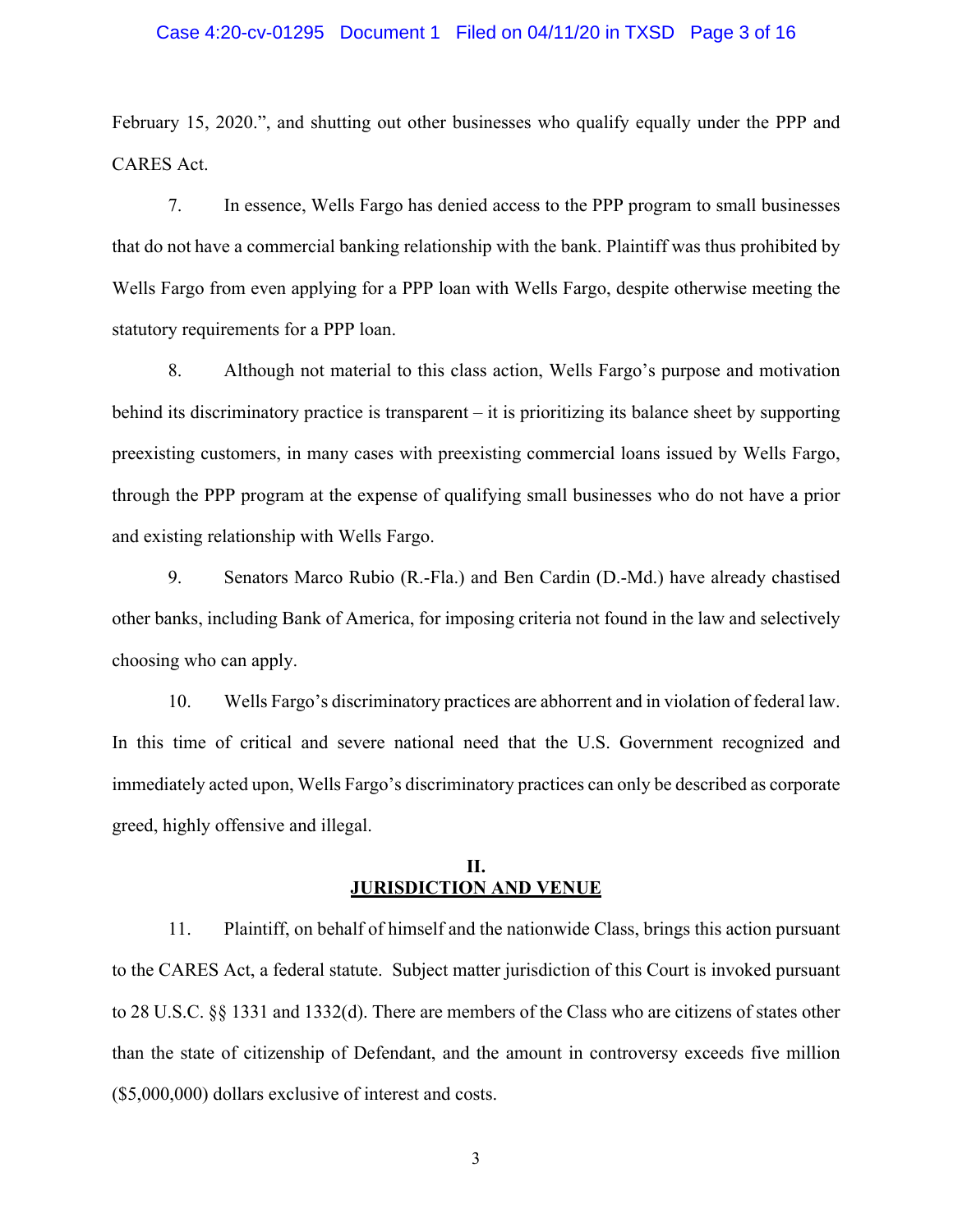12. Venue is proper in the United States District Court for the Southern District of Texas under 28 U.S.C. § 1391(a) and (c), as Wells Fargo conducts business in the State of Texas, and in this District.

### **III. THE PARTIES**

13. Plaintiff, Edward L. Scherer, is a sole proprietor owning a small business concern. Plaintiff resides in, and his business is located in, Harris County, Texas. Plaintiff is a small business that qualifies as an eligible applicant for a PPP loan under the CARES Act.

14. Defendant Wells Fargo Bank, N.A. is a national banking association organized under the laws of Delaware, with its principal executive offices at 101 North Phillips Avenue, Sioux Falls, South Dakota. Wells Fargo has transacted and continues to transact business in this Southern District of Texas.

### **IV. FACTUAL ALLEGATIONS**

15. The CARES Act is the largest economic relief bill in U.S. history and will allocate \$2.2 trillion in support to individuals and businesses affected by the coronavirus pandemic and resulting economic downturn.

16. As part of the relief provided, the CARES Act expands the eligibility criteria for borrowers to qualify for loans that are available through the SBA by adding the PPP to the SBA's gamut of loan programs.

17. The PPP provides federally-guaranteed loans up to a maximum amount of \$10 million to eligible businesses, which can be conditionally forgivable, to encourage businesses to retain employees through the COVID-19 crisis by assisting in the payment of certain operational costs. To accommodate for this SBA expansion, the CARES Act has authorized commitments to the SBA 7(a) loan program, as modified by the CARES Act, in the amount of \$349 billion.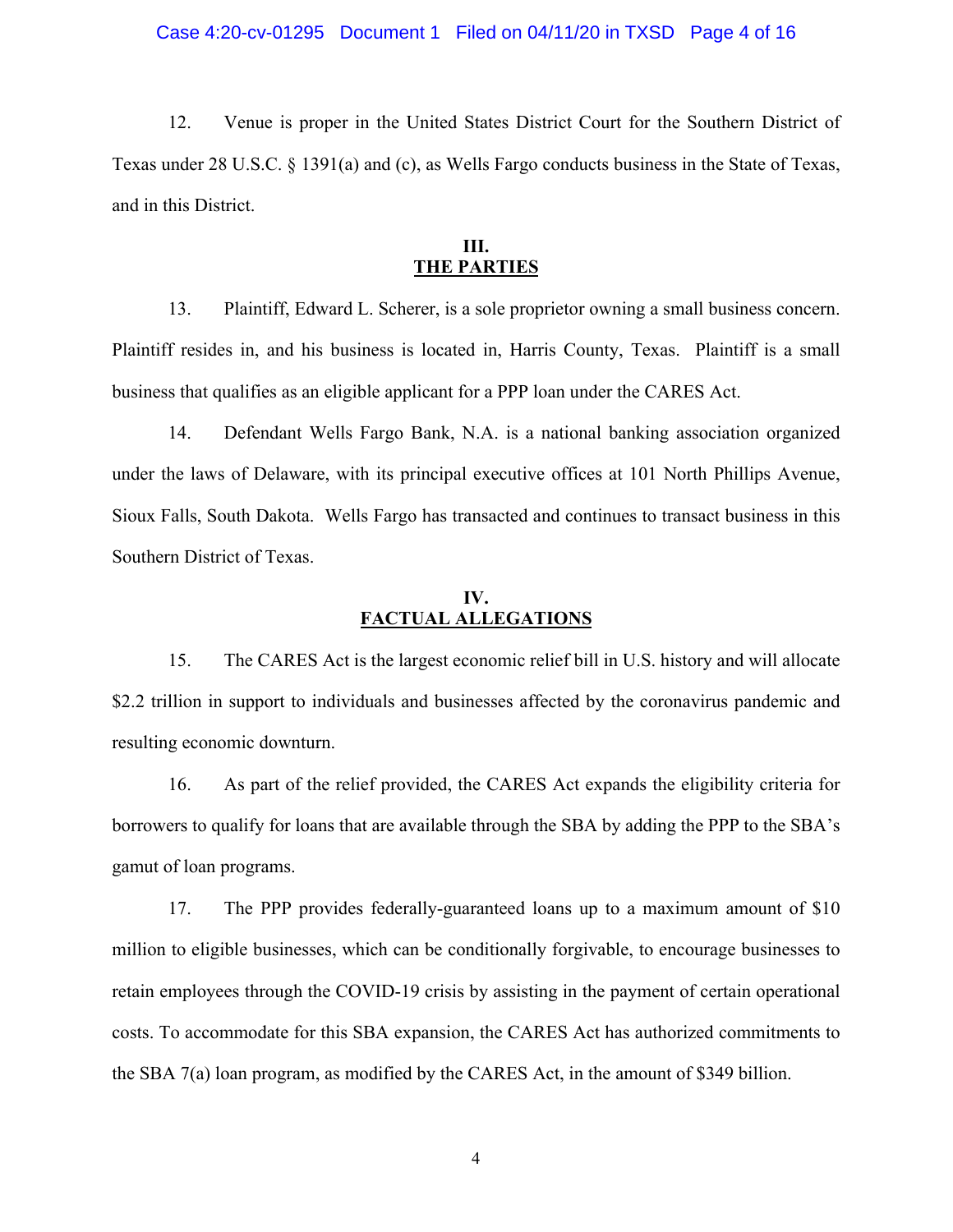### Case 4:20-cv-01295 Document 1 Filed on 04/11/20 in TXSD Page 5 of 16

18. Eligible individuals and entities under the PPP include small businesses and eligible

nonprofit organization, Veterans organizations, and Tribal businesses described in the Small Business Act, as well as individuals who are self-employed or are independent contractors who meet program size standards.

19. The SBA's interim final rule on the PPP provides the following information as to

who is eligible for a PPP loan:

You are eligible for a PPP loan if you have 500 or fewer employees whose principal place of residence is in the United States, or are a business that operates in a certain industry and meet the applicable SBA employee-based size standards for that industry, and:

i. You are:

A. A small business concern as defined in section 3 of the Small Business Act (15 USC 632), and subject to SBA's affiliation rules under 13 CFR121.301(f) unless specifically waived in the Act;

B. A tax-exempt nonprofit organization described in section  $501(c)(3)$  of the Internal Revenue Code (IRC), a tax-exempt veterans organization described in section 501(c)(19) of the IRC, Tribal business concern described in section 31(b)(2)(C) of the Small Business Act, or any other business; and

ii. You were in operation on February 15, 2020 and either had employees for whom you paid salaries and payroll taxes or paid independent contractors, as reported on a Form 1099-MISC. You are also eligible for a PPP loan if you are an individual who operates under a sole proprietorship or as an independent contractor or eligible self-employed individual, you were in operation on February 15, 2020. You must also submit such documentation as is necessary to establish eligibility such as payroll processor records, payroll tax filings, or Form 1099-MISC, or income and expenses from a sole proprietorship. For borrowers that do not have any such documentation, the borrower must provide other supporting documentation, such as bank records, sufficient to demonstrate the qualifying payroll amount.

13 CFR Part 120, pp. 5-6.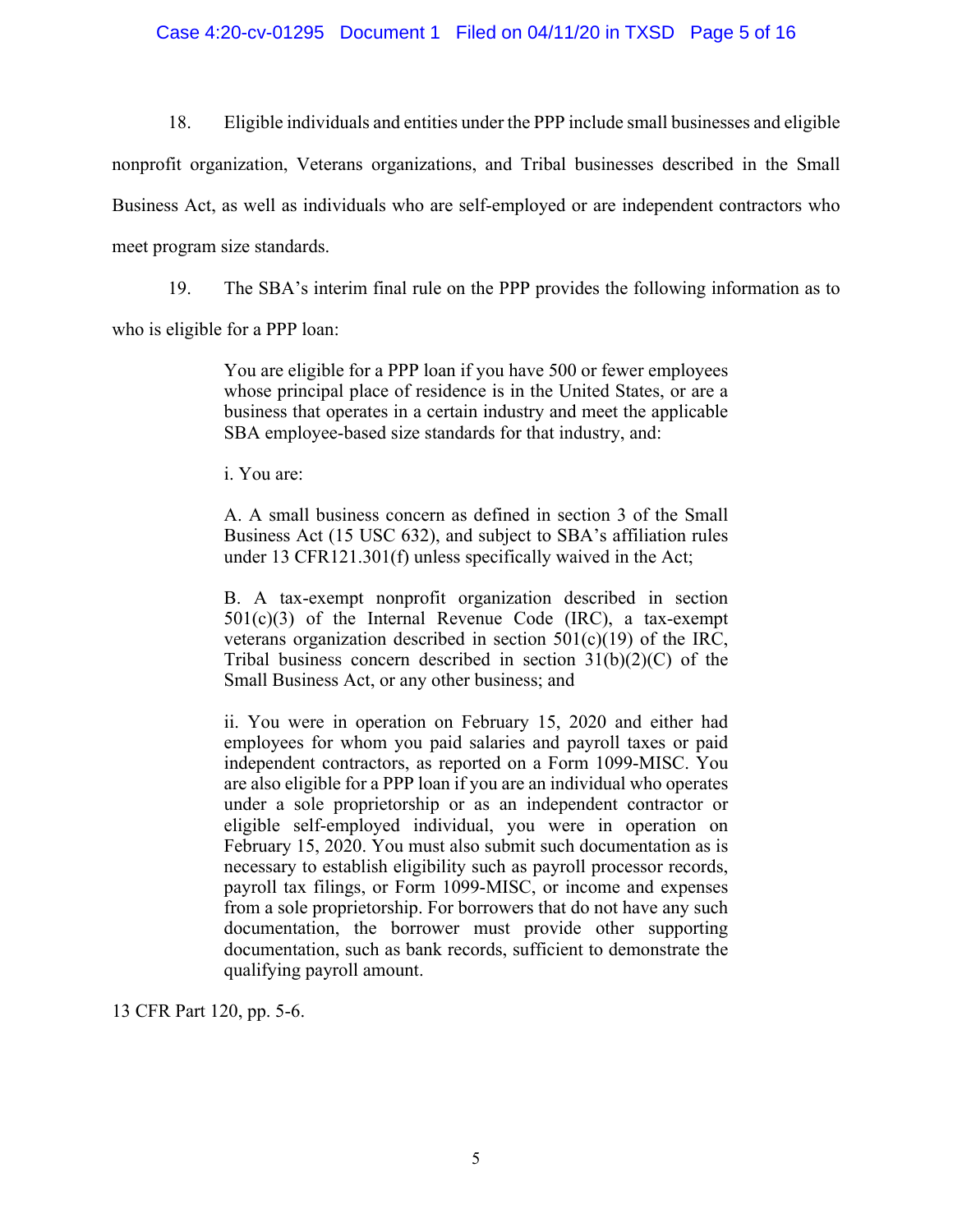### Case 4:20-cv-01295 Document 1 Filed on 04/11/20 in TXSD Page 6 of 16

### 20. The "General Eligibility" section of the PPP loan lender application form lists only

two requirements for a PPP loan to be approved:

- The Applicant has certified to the Lender that (1) it was in operation on February 15, 2020 and had employees for whom the Applicant paid salaries and payroll taxes or paid independent contractors, as reported on Form(s) 1099-MISC, (2) current economic uncertainty makes this loan request necessary to support the ongoing operations of the Applicant, (3) the funds will be used to retain workers and maintain payroll or make mortgage interest payments, lease payments, and utility payments, and (4) the Applicant has not received another Paycheck Protection Program loan; and,
- The Applicant has certified to the Lender that it  $(1)$  is an independent contractor, eligible self-employed individual, or sole proprietor or (2) employs no more than the greater of 500 or employees or, if applicable, meets the size standard in number of employees established by the SBA in 13 C.F.R. 121.201 for the Applicant's industry.

## SBA Form 2484

21. Plaintiff is a "small business" as defined under the SBA guidelines, and qualifies as an eligible applicant for a PPP loan.

22. Plaintiff did not have a business checking account with Wells Fargo as of February 15, 2020, and was thus ineligible to apply for a PPP loan under Wells Fargo's self-declared criterion that created an impermissible restriction upon, and violated, the CARES Act.

23. Nothing in the CARES Act allows for the differentiation of a small business loan under the federal program between a bank's preexisting business clients and other businesses that were not active business checking account customers of Wells Fargo as of February 15, 2020. And, nothing in CARES Act allows Wells Fargo to determine who can participate in the federal program based on its own improper criteria, including its impermissible restriction that Plaintiff must have been a client of Wells Fargo with an existing business checking account with Wells Fargo as of February 15, 2020.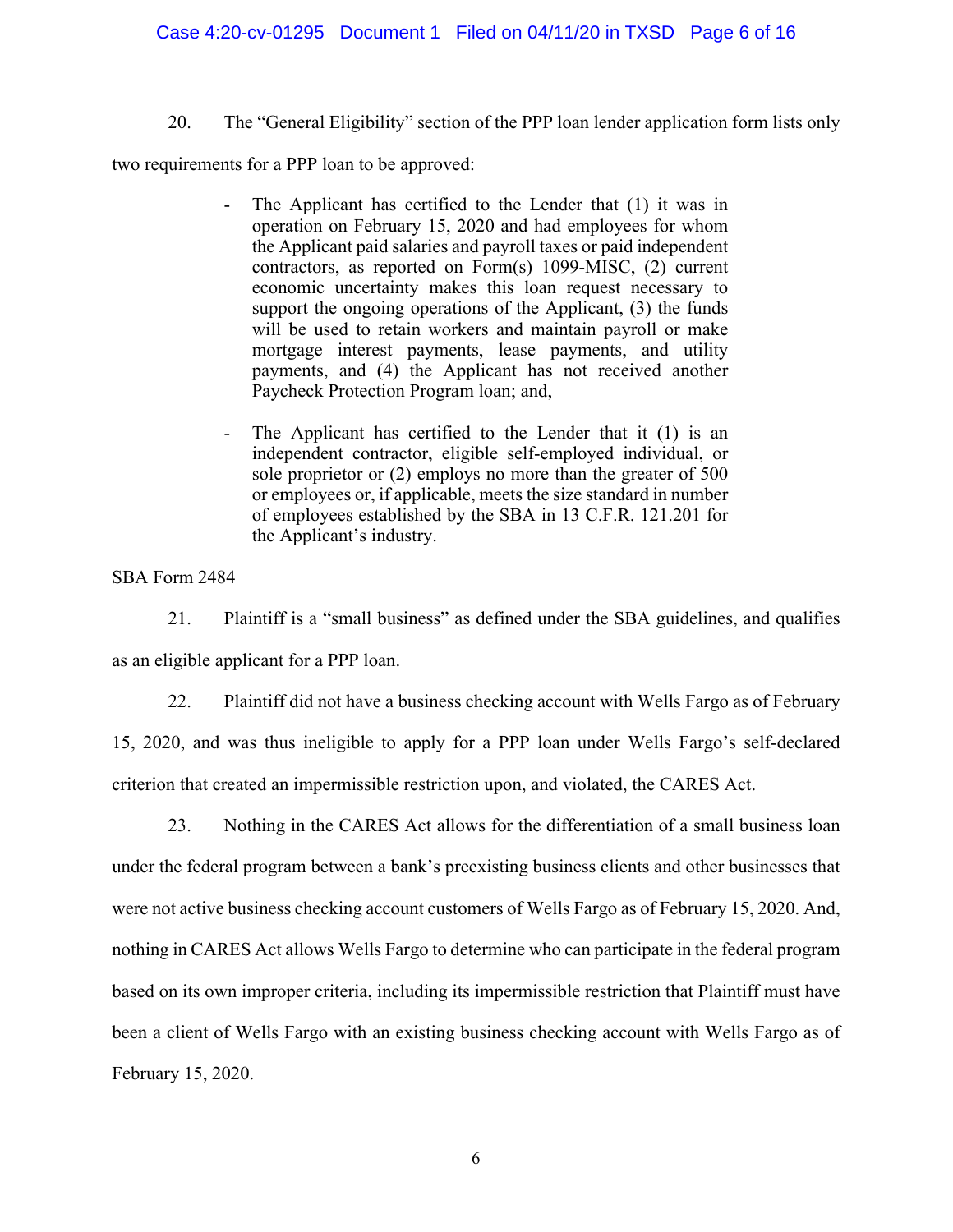#### Case 4:20-cv-01295 Document 1 Filed on 04/11/20 in TXSD Page 7 of 16

24. Although not a prerequisite to this litigation that needs to be stated, the purpose and motivation behind Wells Fargo's discriminatory practice is transparent. In light of the fact that PPP is a limited funding program, Wells Fargo has decided to prioritize its balance sheet by supporting preexisting loans issued by Wells Fargo through the PPP program at the expense of small businesses that do not have a lending or commercial banking relationship with Wells Fargo. Had Congress intended to allow banks, like Wells Fargo, to limit access to the PPP funding program to only those small businesses that had a borrowing or commercial banking relationship with the bank, Congress would have said so. The purpose, however, of the PPP law is to assist **all** small business who qualify under the SBA rules and to provide equal access to those funds.

25. Nevertheless, on its website, Wells Fargo states that eligibility is limited only to small businesses, including sole proprietors, independent contractors, self-employed individuals, nonprofit organizations, tribal business concerns, and Veterans' organizations, that: "… **Have a** 

## **Wells Fargo business checking account as of February 15, 2020.**" 1

26. Indeed, U.S. Senator Marco Rubio criticized another large national bank (Bank of America) for a similar restrictive requirement, saying via Tweeter, "The requirement that a #SmallBusiness not just have a business account but also a loan or credit card is NOT in the law we wrote & passed or in the regulations." *See* the following:

<sup>1</sup> See attached  $\overline{\text{Exhibit} - \text{A}}$ ,

*https://update.wf.com/coronavirus/paycheckprotectionprogram/?\_ga=2.136756080.1736621085.1585961939- 1238989020.1585961939*.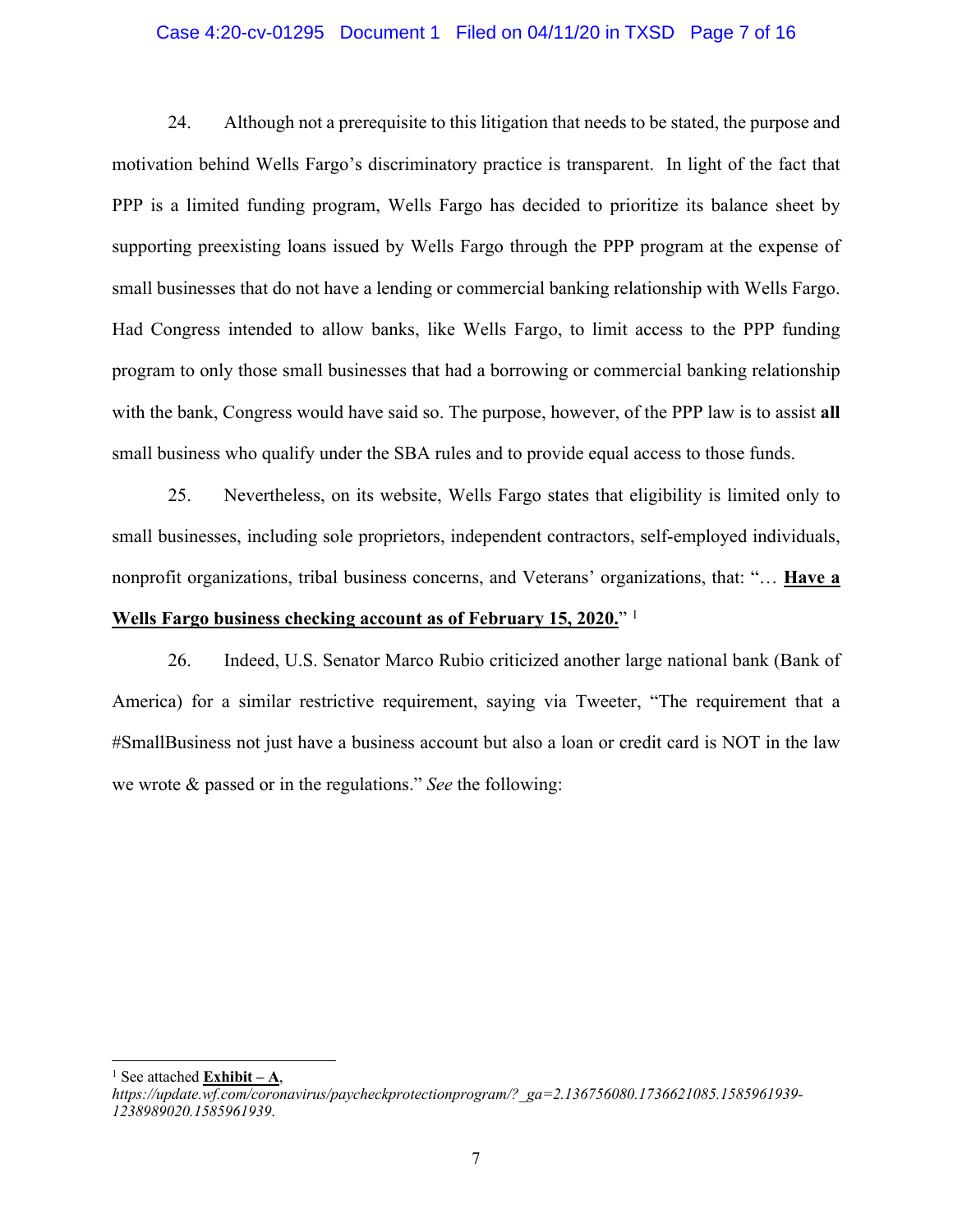# Case 4:20-cv-01295 Document 1 Filed on 04/11/20 in TXSD Page 8 of 16

| Marco Rubio ♥<br>@marcorubio                                                                                                                                                                                                                                                                                                                                                                                                                                                                          |  |
|-------------------------------------------------------------------------------------------------------------------------------------------------------------------------------------------------------------------------------------------------------------------------------------------------------------------------------------------------------------------------------------------------------------------------------------------------------------------------------------------------------|--|
| The requirement that a #SmallBusiness not just have a business<br>account but also a loan or credit card is NOT in the law we wrote<br>& passed or in the regulations.                                                                                                                                                                                                                                                                                                                                |  |
| This is a @BankofAmerica requirement not a govt one.                                                                                                                                                                                                                                                                                                                                                                                                                                                  |  |
| They should drop it. This money is 100% guaranteed by fed<br>govt.                                                                                                                                                                                                                                                                                                                                                                                                                                    |  |
|                                                                                                                                                                                                                                                                                                                                                                                                                                                                                                       |  |
| <b>BANK OF AMERICA</b>                                                                                                                                                                                                                                                                                                                                                                                                                                                                                |  |
| <b>Paycheck Protection Program</b>                                                                                                                                                                                                                                                                                                                                                                                                                                                                    |  |
| Based on our records, your account doesn't qualify to apply for a Paycheck Protection Program<br>Loan through Bank of America<br>To apply for a Paycheck Protection Program Loan through Bank of America, you must have an existing Small<br>Business relationship with the following:<br>• Small business checking account open no later than 02/15/2020<br>· Small business lending relationship, inclusive of credit card, open no later than 02/15/2020<br>· Online banking username and password |  |
| If you don't meet the qualifications to apply through Bank of America, please contact your primary business                                                                                                                                                                                                                                                                                                                                                                                           |  |
| lender or visit sba.gov.<br>If your business needs do not meet eligibility guidelines for CARES Act Loan Forgiveness, visit sba.gov for<br>additional options.                                                                                                                                                                                                                                                                                                                                        |  |

27. Similarly, Senator Ben Cardin issued the following Statement on Launch of the

Paycheck Protection Program:

I am deeply troubled by reports of financial institutions turning away small businesses that desperately need capital through the Paycheck Protection Program. The small business provisions in the CARES Act were written to get funds into the hands of American small business owners as quickly as possible so they can keep employees on payroll and avoid financial ruin while we work to combat COVID-19. **Creating artificial barriers that block businesses from much-needed capital is redlining by another name**. I will continue working with the administration to ensure that small businesses in every community have access to the programs created by the CARES Act, including the emergency EIDL grant program and the Paycheck Protection Program. [emphasis supplied].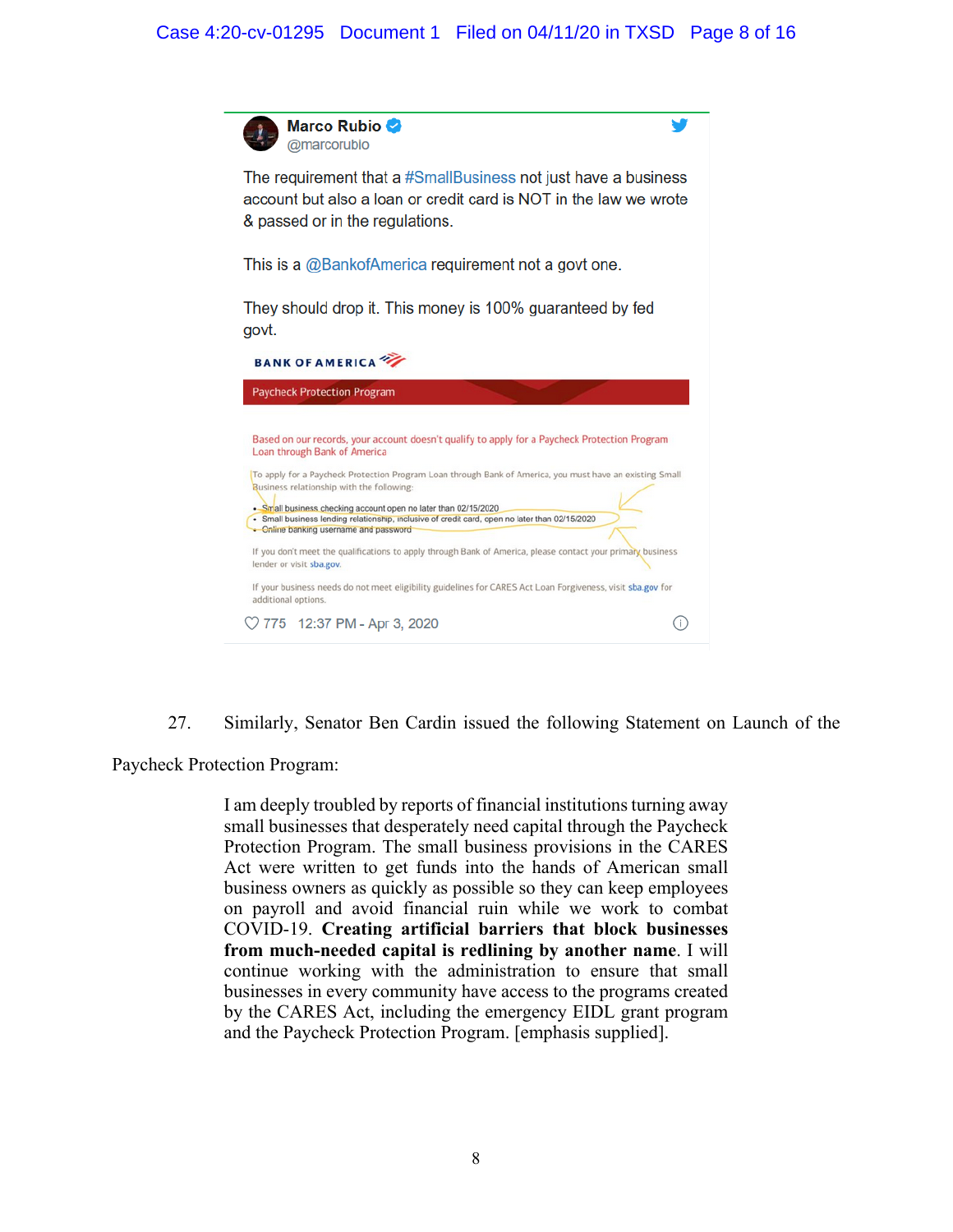#### Case 4:20-cv-01295 Document 1 Filed on 04/11/20 in TXSD Page 9 of 16

28. Wells Fargo, like Bank of America, is engaging in unacceptable, shameless and brazen behavior it knows violates the statute. In case Wells Fargo believes to be on the right side of the law, the above U.S. Senators (the very authors of the CARES Act themselves), could not have stated it more plainly that requiring PPP loan applicants to have a preexisting business relationship with a bank violates the statute because such a requirement was neither intended nor placed in the CARES Act.

### **V. CLASS ACTION ALLEGATIONS**

29. Plaintiff incorporates each and every allegation contained in the preceding paragraphs by reference as if fully set forth herein.

30. Plaintiff, in accordance with Fed. R. Civ. P. 23(b)(1), (b)(2) and (b)(3), brings this action on behalf of himself and as a member of the Class defined below.

31. The Class consists of (a) all individuals or entities who qualify for a loan under the PPP and (b) who were prevented from even applying for a PPP loan by Wells Fargo solely because they do not have a pre-existing business checking and/or debt relationship with Wells Fargo.

32. The Class is so numerous that joinder of all members is impracticable. See Fed. R. Civ. P. 23(a)(1). The Class consists of individuals and companies throughout the country.

33. There are questions of law and fact common to the Class (or to a sub-class, should the Court decide to limit or change the class definition during pendency of this class action). See Fed. R. Civ. P. 23(a)(2). These common questions include, but are not limited to:

- A. Whether Defendant wrongly imposed additional requirements for PPP loans for a financial purposes purpose not iterated in the CARES Act; thereby, penalizing small businesses that the U.S. Government intended to benefit from PPP loans for not having a business checking account and/or debt relationship with the Defendant;
- B. Whether Defendant wrongly denied qualifying small businesses from applying to Wells Fargo for PPP loans;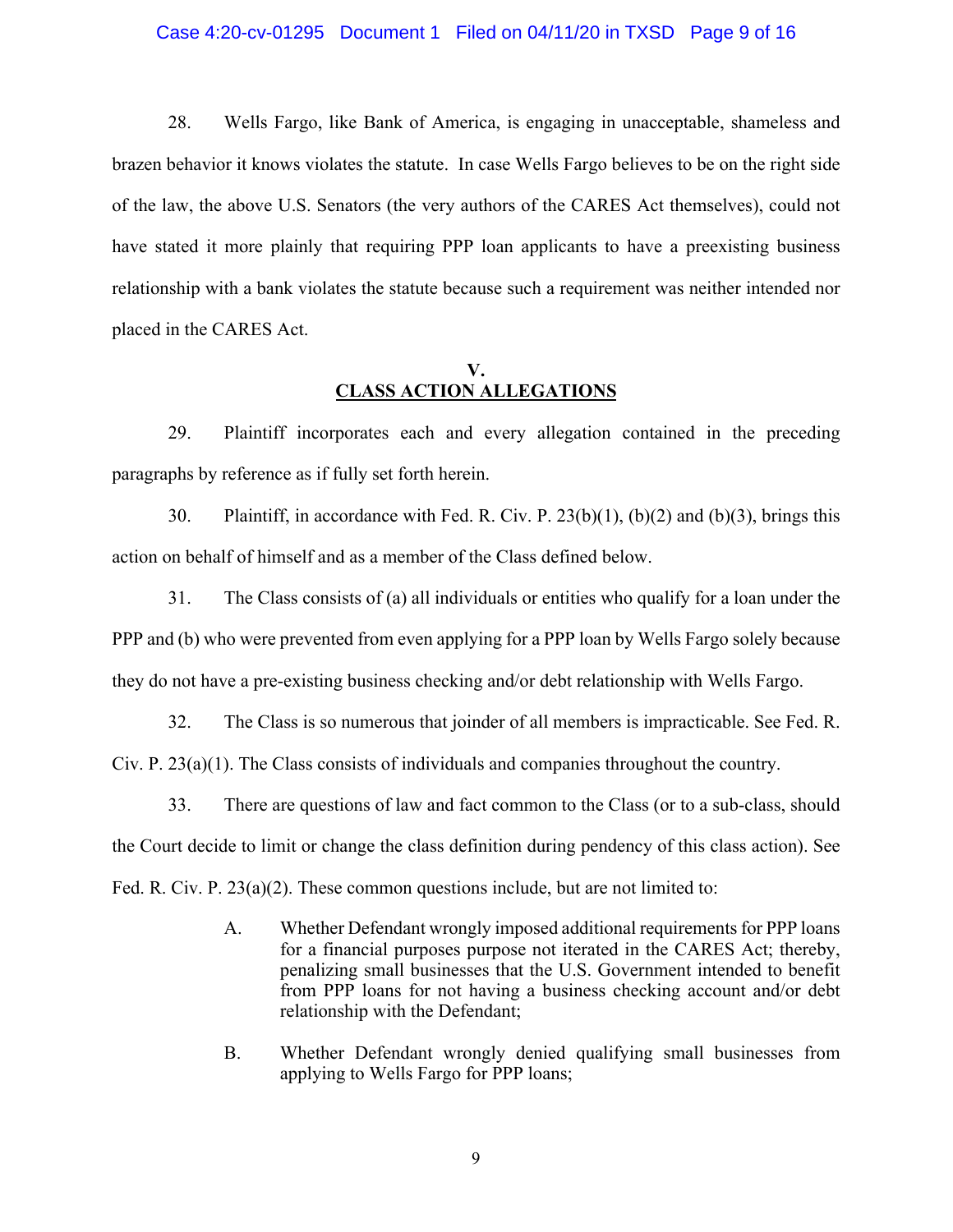- C. Whether the claims alleged herein can be stated against the Defendant by this Class based on the facts alleged in this complaint;
- D. Whether Defendant purposely designed, employed and maintained a system that was inadequate to protect small businesses qualified to receive a PPP loan;
- E. Whether Defendant failed to design, employ and maintain a system that was adequate to protect small businesses qualified to receive a PPP loan;
- F. Whether Defendant made representations on its website to discourage and/or disallow small businesses that did not have a prior business relationship (or at least a business bank account with Wells Fargo as of February 15, 2020) from receiving a PPP loan;
- G. Whether Defendant's actions and / or omissions violated the CARES Act;
- H. Whether Defendant's actions and / or omissions caused small businesses that did not have a prior business relationship (or at least a business bank account with Wells Fargo as of February 15, 2020) to miss the opportunity of timely applying for, and receiving, a PPP loan.

34. Plaintiff's claims, which arise out of Wells Fargo's prohibition of qualifying small businesses to apply for PPP loans with Wells Fargo, are typical of the claims of the Class members. Likewise, Defendant's defenses to Plaintiff's claims – both the myriad of legal defenses that can be anticipated, together with the factual defenses – are typical of the defenses to the Class claims. See Fed. R. Civ. P. 23(a)(3).

35. Plaintiff will fairly and adequately represent and protect the interests of the Class. See Fed. R. Civ. P. 23(a)(4). Plaintiff is articulate and knowledgeable about his claims, and fully able to describe them. There are no conflicts of interest between Plaintiff with respect to the interests of the Class members. Plaintiff, like the Class members, has suffered tremendous financial loss as a result of Defendant's brazen acts.

36. Counsel for Plaintiff is well-suited to represent his interests and the interests of the Class at large. Plaintiff has retained competent counsel experienced in complex federal litigation and class actions (including class actions under other federal statutes such as the Fair Labor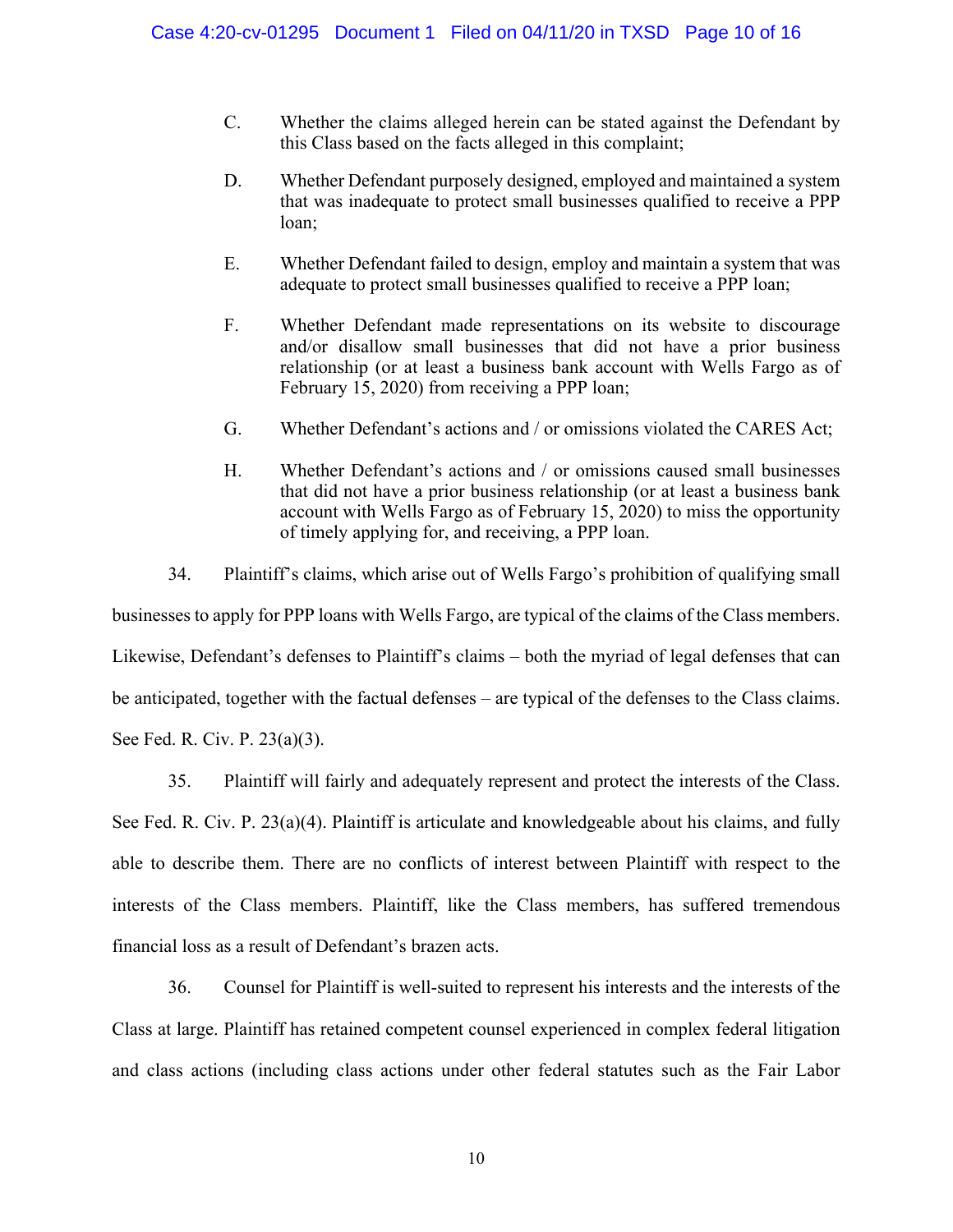#### Case 4:20-cv-01295 Document 1 Filed on 04/11/20 in TXSD Page 11 of 16

Standards Act and the Fair Credit Reporting Act), who will vigorously and competently prosecute the claims Plaintiff and Class members assert.

37. Class certification is appropriate pursuant to Fed. R. Civ. P. 23(b)(1). Prosecuting separate actions would create a risk of adjudications with respect to individual Class members that, as a practical matter, would be dispositive of the interests of the other members not parties to the individual adjudications or would substantially impair or impede their ability to protect their interests.

38. Class certification is appropriate under Fed. R. Civ. P. 23(b)(2). Wells Fargo will continue to commit the violations alleged, and the members of the Class and the general public will continue to be unfairly denied access to critical relief that they are entitled to under the CARES Act's PPP. Wells Fargo has acted and refused to act on grounds that apply generally to the Class so that final injunctive relief and corresponding declaratory relief is appropriate respecting the Class as a whole. Time is of the essence, as the PPP funds are limited and are to be distribute on a first-come-first-served basis.

39. Class certification is also appropriate under Fed. R. Civ. P. 23(b)(3). The questions of law or fact common to the members of the Class, described above, predominate over any questions affecting only individual members.

40. Due to the individual amount at issue as to each Class member, as well as the cost and difficulty in litigating each case separately, the Class members have insufficient interest in individually controlling the prosecution of separate actions. See Fed. R. Civ. P. 23(b)(3)(A). This is especially true in the present economic environment that leaves many small businesses struggling and with dwindling financial resources to commence litigation individually.

41. The Class has not previously litigated the claims asserted in this complaint. See Fed. R. Civ. P. 23(b)(3)(B).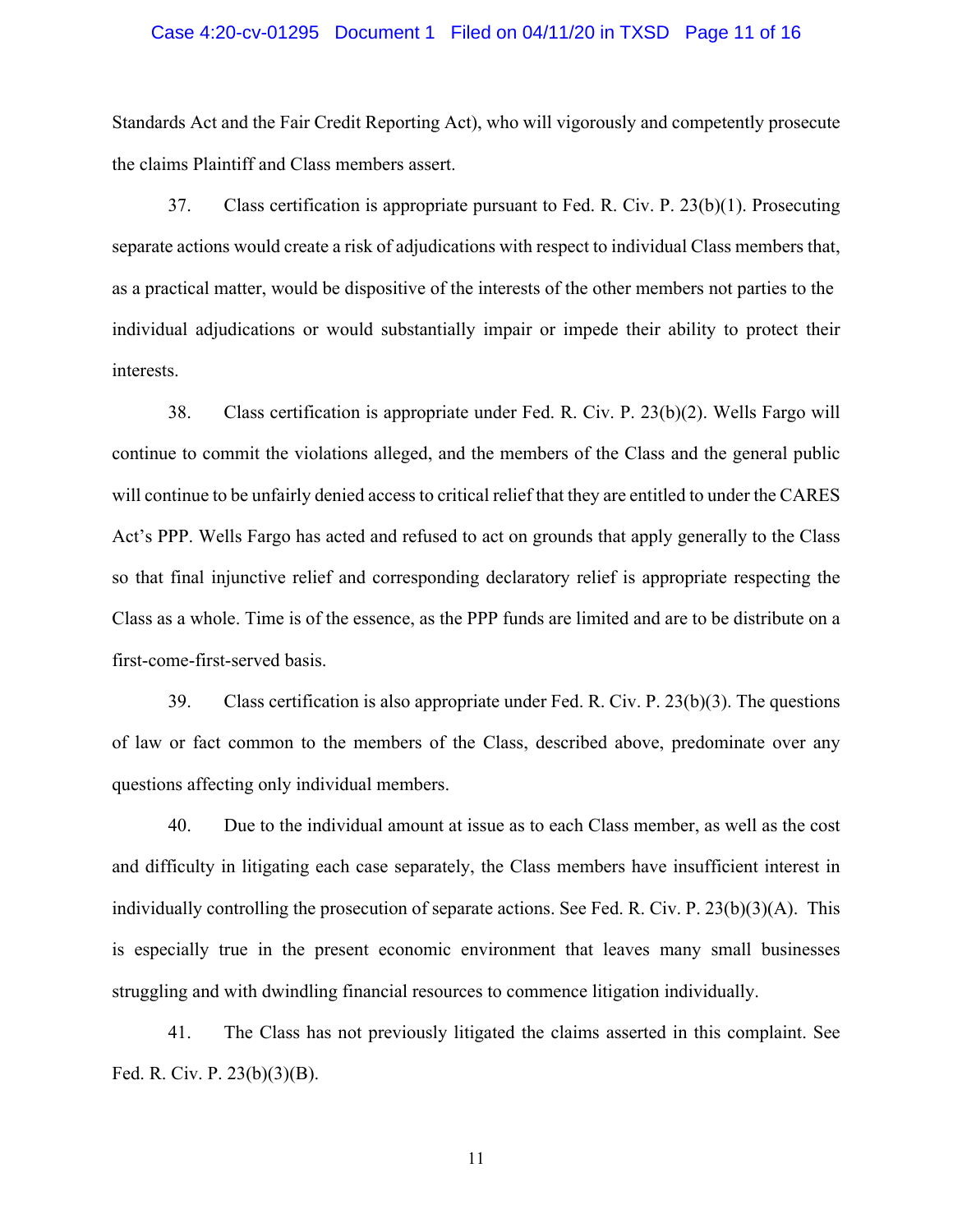#### Case 4:20-cv-01295 Document 1 Filed on 04/11/20 in TXSD Page 12 of 16

42. This Court is more than an appropriate forum for the litigation of the Class claims. Counsel for Class Plaintiff has litigated, and for many years, before the Honorable Judges in the Southern District of Texas, and each is highly qualified to serve and dispense the justice this matter demands in this unusual time in our country.

43. Any difficulties that might be incurred in the management of this class action are insubstantial. See Fed. R. Civ. P. 23(b)(3)(D).

44. For these reasons, a class action is clearly superior to other available methods for the fair and efficient adjudication of this controversy. Certification is thus appropriate under Rule 23(b)(1) or Rule 23(b)(3) of the Federal Rules of Civil Procedure.

# **VI. CLAIMS FOR RELIEF**

## **COUNT ONE: Violations of the CARES Act, H.R. 748**

45. Plaintiff alleges and incorporates by reference all allegations asserted in the previous paragraphs.

46. The CARES Act, a \$2 trillion stimulus package in response to the COVID-19 pandemic that was signed in to law on March 27, 2020, includes the PPP, which empowers lenders to make available as much as \$349 billion in government-guaranteed loans to cover eight weeks of payroll and other expenses.

47. There is an implied cause of action arising under the CARES Act.

48. The CARES Act, along with the SBA's interim final rule on the PPP, provides the sole eligibility requirements to apply for a PPP loan.

49. The purpose of the CARES Act's PPP is to assist all entities and individuals who qualify and to provide equal access to those funds.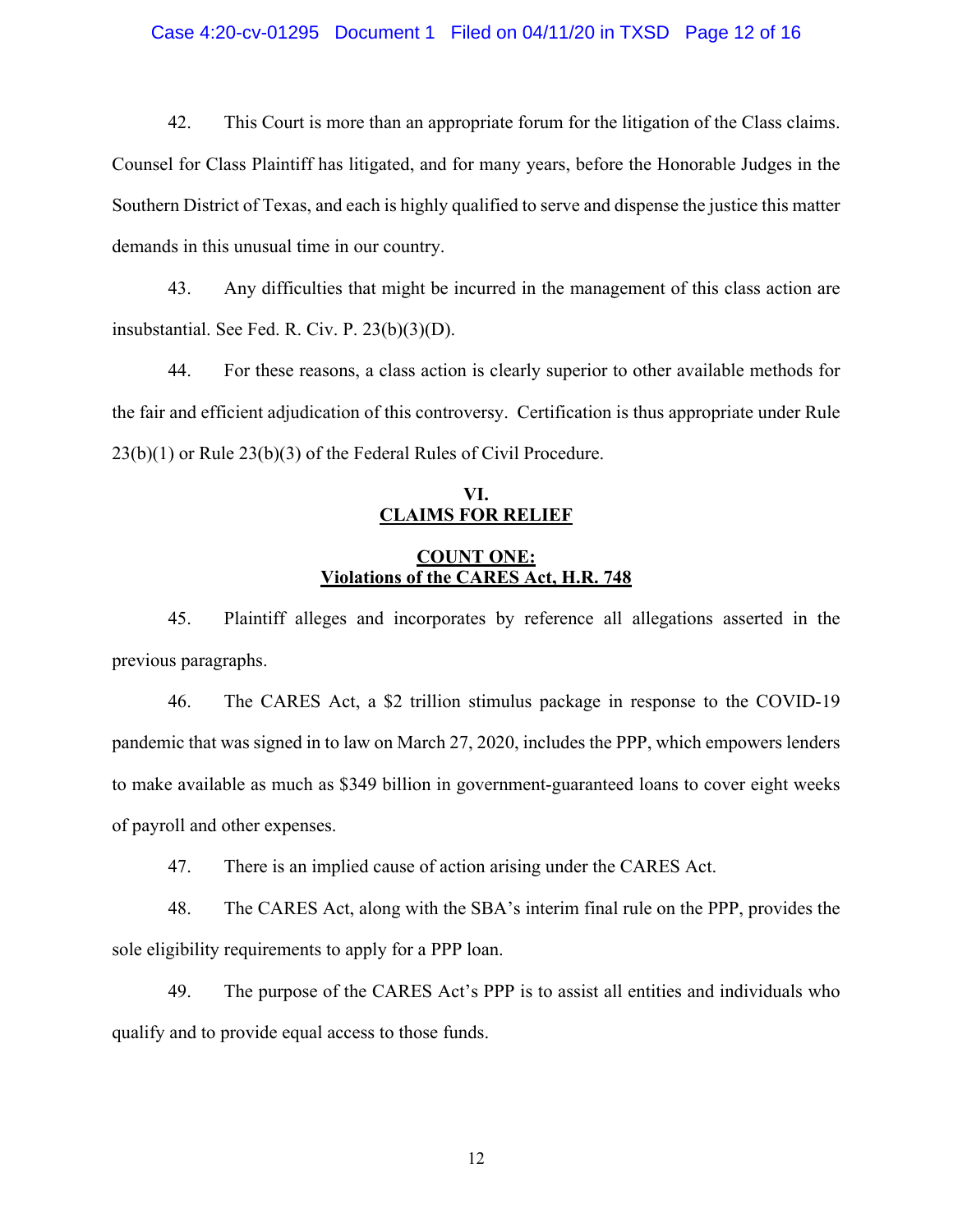#### Case 4:20-cv-01295 Document 1 Filed on 04/11/20 in TXSD Page 13 of 16

50. In flagrant disregard for law, Wells Fargo has nevertheless decided to protect itself through the PPP program – rather than intended entities and individuals – by creating an unnecessary requirement to apply for a PPP loan from it – a preexisting business checking account and / or a commercial relationship with Wells Fargo.

51. Plaintiff and members of the Class met the eligibility requirements for a PPP loan. Nevertheless, Wells Fargo refused to allow Plaintiff and similarly situated members of the Class to apply for a PPP loan because they did not have a preexisting commercial banking and / or lending relationship with Wells Fargo.

52. As a direct and proximate result of Wells Fargo's wrongful actions, Plaintiff and Class members have suffered damages up to \$10 million each due their inability to apply for a PPP loan with Wells Fargo despite being otherwise eligible to apply.

## **COUNT TWO: Violations of the SBA's 7(a) Loan Program, 15 U.S.C. 636(a)**

53. Plaintiff alleges and incorporates by reference all allegations asserted in the previous paragraphs.

54. The SBA's 7(a) loan program is designed to help start-up and existing small businesses obtain financing when they might not otherwise be eligible for business loans. Under the program, a participating lender executes the loan with the borrower according to specific SBA requirements.

55. The PPP is part of the SBA's 7(a) loan program.

56. There is an implied cause of action arising under the SBA's 7(a) loan program.

57. In flagrant disregard for law, Wells Fargo has decided to protect itself through the SBA's  $7(a)$  PPP program – rather than intended entities and individuals – by creating an unnecessary requirement to apply for a PPP loan from it – a preexisting commercial and  $\prime$  or lending relationship with Wells Fargo.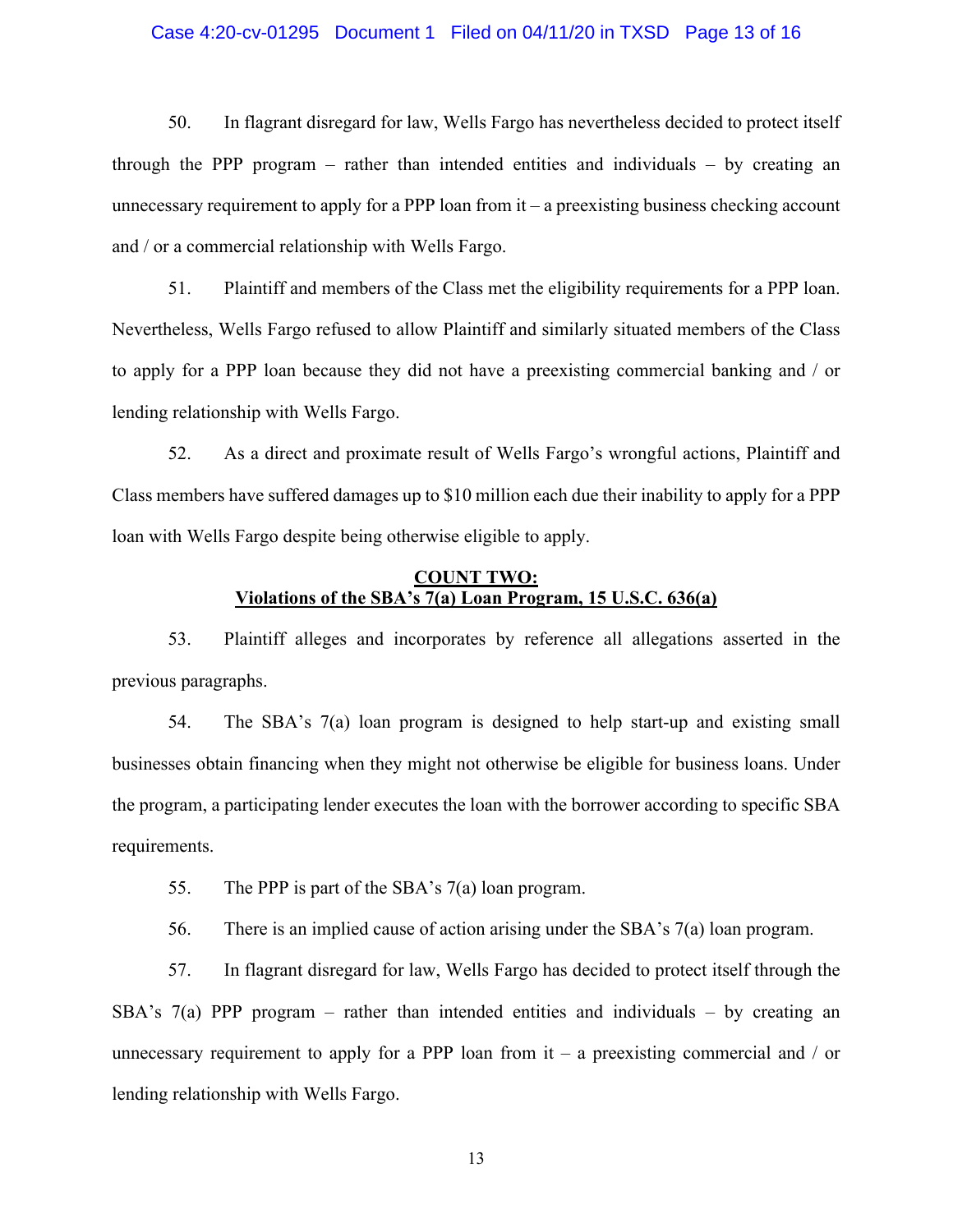#### Case 4:20-cv-01295 Document 1 Filed on 04/11/20 in TXSD Page 14 of 16

58. Plaintiff and members of the Class met the eligibility requirements for a PPP loan. Nevertheless, Wells Fargo refused to allow Plaintiff and Class members to apply for a PPP loan because they did not have a preexisting business checking account and / or lending relationship with Wells Fargo.

59. As a direct and proximate result of Wells Fargo's wrongful actions, Plaintiff and Class members have suffered damages up to \$10 million each due their inability to apply for a PPP loan with Wells Fargo despite being otherwise eligible.

## **COUNT THREE: Declaratory Judgment and Preliminary and Permanent Injunction Pursuant to 28 U.S.C. §§ 2201 and 2202**

60. Plaintiff alleges and incorporates by reference all allegations asserted in the previous paragraphs.

61. There is an actual controversy between Wells Fargo and the Class (including Plaintiff) concerning the application of the PPP.

62. Pursuant to 28 U.S.C. § 2201 this Court may "declare the rights and legal relations of any interested party seeking such declaration, whether or not further relief is or could be sought."

63. Wells Fargo wrongfully prevented entities and individuals from applying for PPP loans from Wells Fargo, despite meeting all federally-imposed PPP loan eligibility requirements, for lack of a business and / or lending relationship with Wells Fargo.

64. Accordingly, Plaintiff and members of the Class seek a declaration that Wells Fargo's requirement that applicants have a business and / or lending relationship with Wells Fargo in order to apply for a PPP loan be declared void, invalid and unenforceable.

65. Plaintiff and the Class are likely to succeed on the merits of their causes of action set forth in Counts I-III.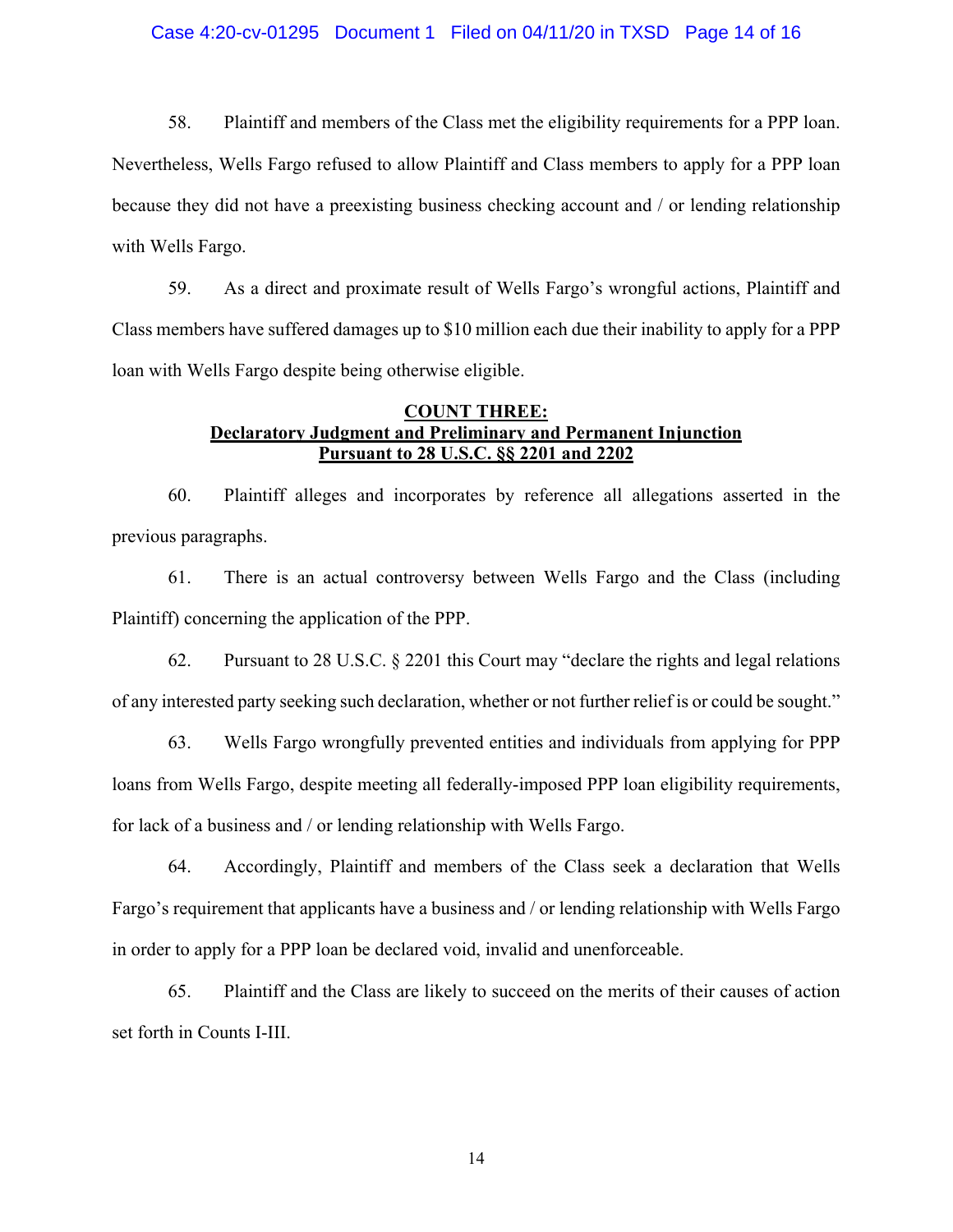### Case 4:20-cv-01295 Document 1 Filed on 04/11/20 in TXSD Page 15 of 16

66. Plaintiff and the Class have suffered and will continue to suffer irreparable harm in the absence of injunctive relief enjoining Wells Fargo from depriving Plaintiff and the Class from the rights and benefits bestowed by the CARES Act and its regulations, and do not have an adequate remedy at law.

67. Wells Fargo will suffer no injury if the Court grants the preliminary injunctive relief that Plaintiff and the Class seek.

68. The public interest will be served if the Court grants the preliminary injunctive relief that Plaintiff and members of the Class seek.

### **VII. DEMAND FOR JURY TRIAL**

69. Pursuant to Fed. R. Civ. P. 38(b), Plaintiff and members of the Class herein make formal demand for a trial by jury.

## **VIII. PRAYER FOR RELIEF**

WHEREFORE, Plaintiff, on behalf of himself and members of the Class (and any future

sub-classes), prays for the following relief from this Honorable Court:

- a. Pursuant to Fed. R. Civ. P. 23, certify this civil action as a class action, designate Plaintiff as Class representative, and appoint counsel for Plaintiff as Class Counsel;
- b. Preliminarily and permanently enjoin Wells Fargo from engaging in the wrongful and unlawful conduct alleged herein, viz., depriving Plaintiff and members of the Class from the rights and benefits bestowed by the CARES Act and its regulations;
- c. Direct Wells Fargo to make available to Plaintiff and to members of the Class all of the rights and benefits under the CARES Act and its regulations;
- d. Award damages, including compensatory, exemplary, and statutory damages, to Plaintiff and to each member of the Class in an amount to be determined at trial, for the acts complained of herein;
- e. Award Plaintiff and members of the Class their expenses and costs of suit, including reasonable attorneys' fees to the extent provided by law;